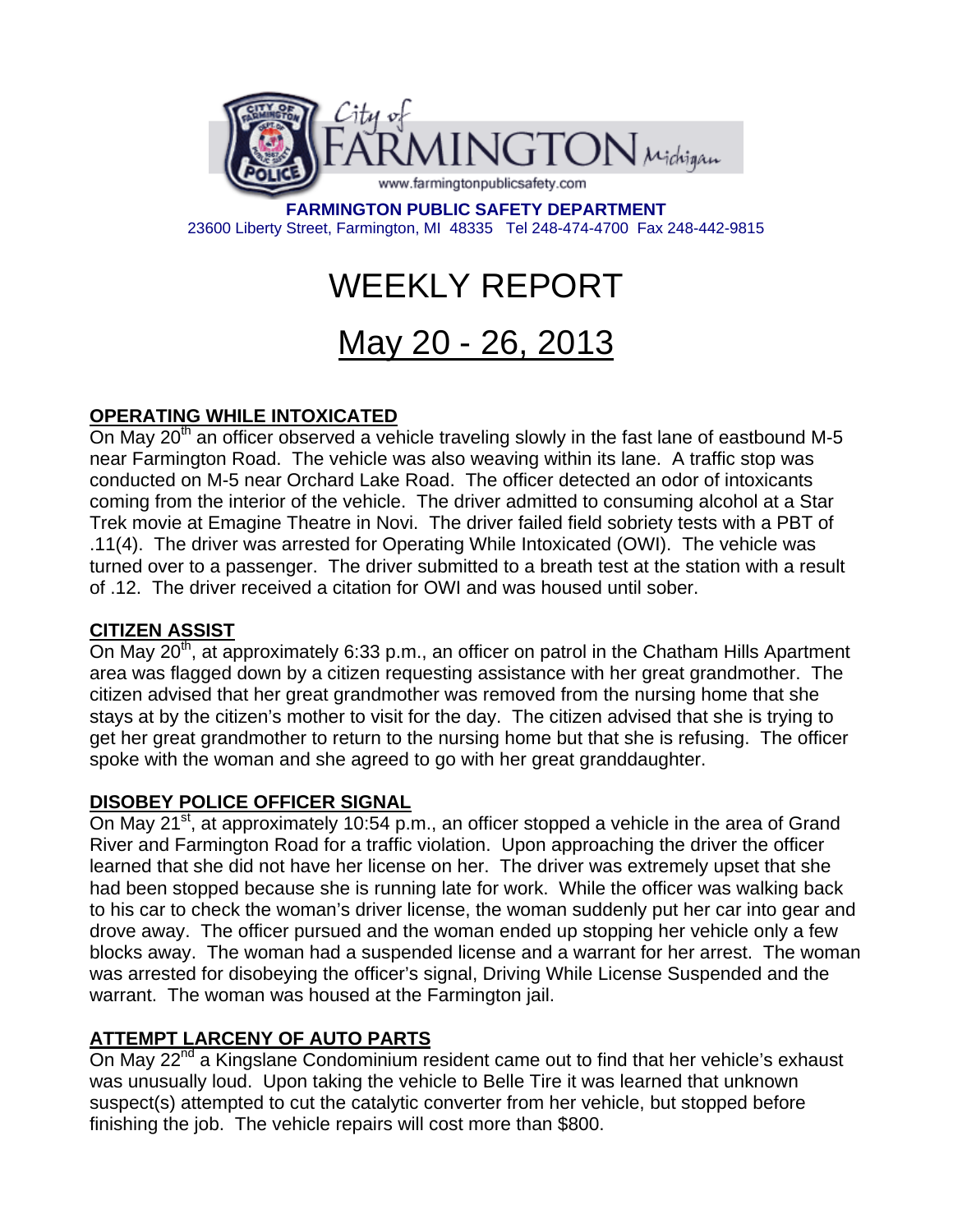Weekly Report May 20 - 26, 2013 Page 2

## **SUSPICIOUS CIRCUMSTANCES/FRIEND OF THE COURT WARRANT**

On May 22<sup>nd</sup> officers were dispatched to Radio Shack for a suspicious vehicle that had been in the lot for twenty minutes. Upon arrival and investigating, it was learned that the vehicle was flagged by Radio Shack as being involved in a scam where people purchase discounted phones and sign up for contracts with no intention of ever paying on the contract. The phones are then unlocked, wiped clean and sold overseas for a large profit. While investigating, it was learned that one of the vehicle occupants had a Friend of the Court warrant and was subsequently arrested.

#### **SMOKE INVESTIGATION**

On May 23<sup>rd</sup>, at approximately 5:14 p.m., an officer was dispatched to the Owl Laundromat on Grand River for a report of smoke coming from the circuit breaker. Upon arrival the officer noted that it was not smoke that was coming from the circuit breaker, but instead it was heavy dust.

#### **RETAIL FRAUD/WARRANT OTHER DEPARTMENT**

On May 23<sup>rd</sup>, at approximately 5:17 p.m., officers were dispatched to the Clothes Encounter for a report of an attempt retail fraud. Upon arrival an employee advised that a woman came into the store and had been shopping for approximately twenty minutes when she went into one of the dressing rooms with an armload of clothes. The woman was not in the dressing room very long when she exited carrying the clothes. The complainant noticed one of her company's sweaters peeking out of the woman's bags. The complainant grabbed the sweater and confronted the woman who advised that the sweater must have fallen into her bag. The complainant threatened to call the police and the woman left the store. Officers located the woman at the CVS pharmacy. The woman denied stealing the sweater. A LEIN check of the woman showed several recent traffic warrants for her arrest out of another jurisdiction. Due to the woman's mental health, the other agency was unable to pick her up on her warrants and the Clothes Encounter decided not to pursue charges. The woman was given a trespass order to never return to the Clothes Encounter and was released.

#### **OPERATING WHILE INTOXICATED**

On May 25<sup>th</sup> an officer paced a vehicle westbound on Grand River through downtown Farmington at a speed of 42 mph in a 25 mph zone. A traffic stop was conducted on Farmington Road at State Street. The officer detected an odor of intoxicants coming from the vehicle. The driver admitted to consuming alcohol at a Tiger's game earlier in the evening. The driver failed field sobriety tests with a PBT of .11(0). The driver was arrested for Operating While Intoxicated (OWI). The vehicle was impounded. The driver submitted to a breath test at the station with a result of .11. The driver received a citation for OWI and was housed until sober.

## **WARRANT OTHER DEPARTMENT/OPEN INTOXICANTS IN A MOTOR VEHICLE**

On May 25<sup>th</sup> an officer stopped a vehicle on westbound Grand River near Blanchard for a defective headlight. The officer observed an open bottle of Gin in the backseat of the vehicle. A passenger claimed responsibility for the bottle. The officer issued the passenger a citation for Open Intoxicants in a Motor Vehicle. The passenger also had a valid warrant out of Novi